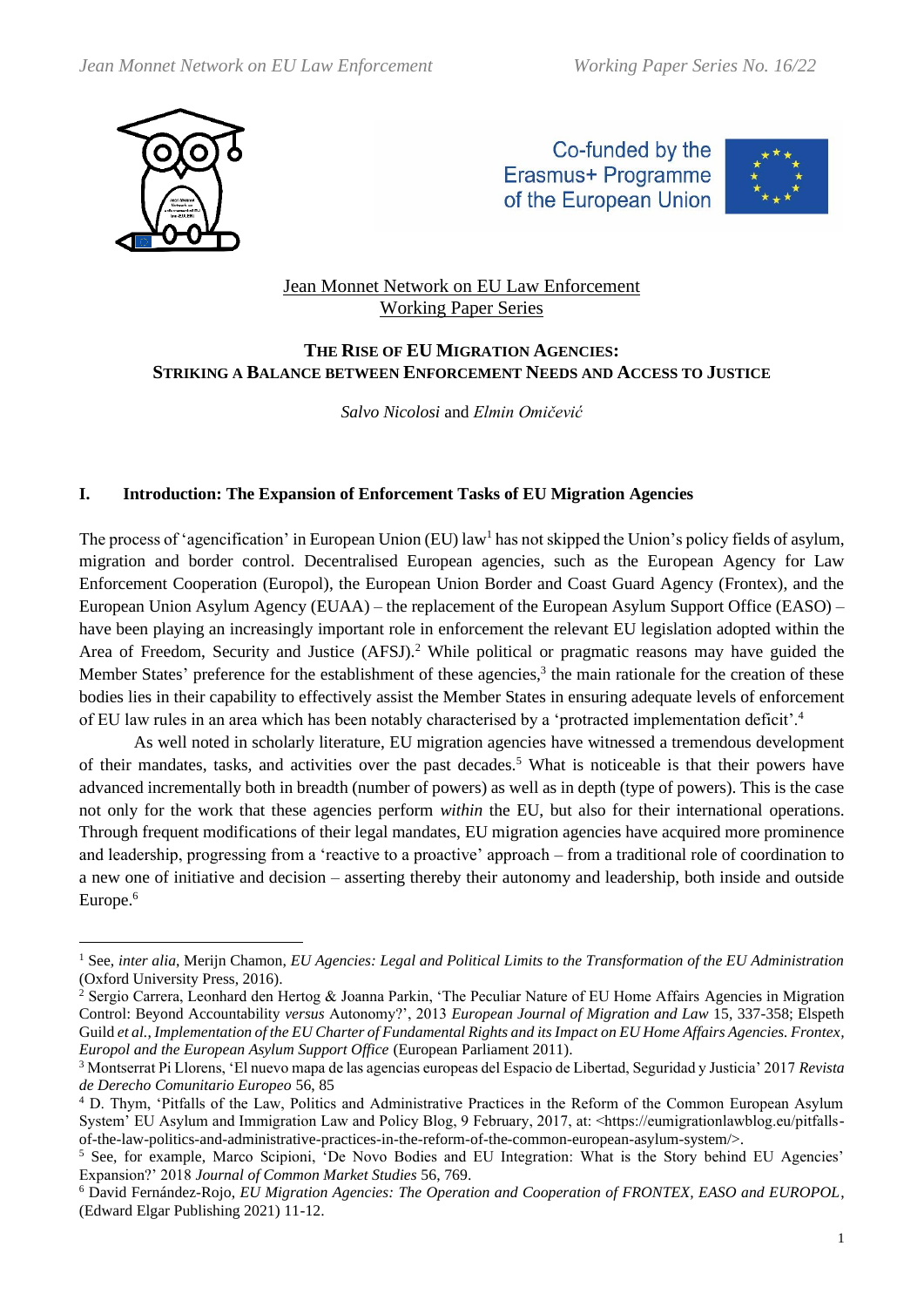The empowerment of EU migration agencies undoubtedly boosts the operational efficiency of these bodies and enables them to further EU policy objectives.<sup>7</sup> While officially designed to support Member States in implementing relevant legislation and their EU law obligations, these agencies are progressively engaging in activities that may infringe upon migrants' fundamental rights. Frontex has, allegedly, been involved in pushing back and returning migrants to third countries, who are, thus, left deprived of access to the European territory and to adequate remedies for harm suffered. <sup>8</sup> EASO has been conducting interviews with asylum seekers in Greece and delivering opinions on the (non)admissibility of the merits of asylum claims,<sup>9</sup> illustrating unresolved issues of coordination with national asylum authorities regarding legal remedies for migrants. This situation results in obstacles for migrants relating to adequate access to justice.<sup>10</sup>

Despite their potential in contributing to enhancing the correct implementation and enforcement of relevant EU rules, this paper aims to explain how to reconcile the enforcement needs with access to justice safeguards in light of the expanding mandate of EU migration agencies. To that end, the paper will firstly unfold the concept of access to justice (Section II) and highlight the concerns that the expansion of the EU migration agencies' operational mandate – also in its evolving external mandate – brings about for access to justice (Section III). Secondly, after synthesising the problems encountered, the paper concludes with some potential solutions to remedy the challenges related to ensuring access to justice (Section IV).

### **II. Access to justice and EU migration law**

The expanding mandate of EU migration agencies has sparked lively debates about its implications on the migrants' fundamental rights. Whereas these implications have been analysed from trough the lens of EU and international responsibility,<sup>11</sup> the analysis from the perspective of access to justice has remained limited and significantly underdeveloped.

The notion of access to justice is generally not defined in relevant legal texts,<sup>12</sup> although it is broadly understood as a concept which entails both substantive and procedural components and a number of core rights.<sup>13</sup> The concept traditionally refers to access to the law, in the sense of access to the set of rights which a legal system offers, including the right to be informed about these rights.<sup>14</sup> As part of the overarching obligation to ensure adequate pathways to justice, European law scholarship has considered the notion one-dimensionally, namely as access to a court, thereby including the right to a fair trial or effective remedy before an independent and impartial tribunal.<sup>15</sup> It is, therefore, crucial to stress that access to justice gives individuals the opportunity to enforce their individual rights, and that it ensures their continued protection, enabling them to hold executive authorities

<sup>&</sup>lt;sup>7</sup> See, for instance, F. Coman-Kund, 'Europol's International Exchanges of Data and Interoperability of AFSJ Databases', *European Public Law* 2020/26, 202.

<sup>8</sup> Waters, Freudenthal and Williams, 'Frontex at Fault: European Border Force Complicit in 'Illegal' Pushback' Bellingcat (23 October 2020), available at: <https://www.bellingcat.com/news/2020/10/23/frontex-at-fault-european-border-forcecomplicit-in-illegal-pushbacks/>.

<sup>&</sup>lt;sup>9</sup> Nicolosi and Fernández Rojo, 'Out of Control? The Case of the European Asylum Support Office', in M. Scholten and Brenninkmeijer (eds), *Controlling EU Agencies. The Rule of Law in a Multi-jurisdictional Legal Order* (Edward Elgar, 2019) pp. 177-195.

<sup>10</sup> Terlouw, 'Access to Justice for Asylum Seekers' in Grütters, Mantu and Minderhoud (eds.) *Migration on the Move. Essay on the Dynamic of Migration* (Brill/Nijhoff, 2017), pp. 247-266.

<sup>&</sup>lt;sup>11</sup> See e.g. Fink, *Frontex and Human Rights: Responsibility in 'Multi-Actor Situations' under the ECHR and EU Public Liability Law* (Oxford University Press, 2019).

<sup>12</sup> Mendez Pinedo, 'Access to justice as hope in the dark. In search for a new concept in European law', (2011) *International Journal of Humanities and Social Science*, pp. 9-19;

<sup>&</sup>lt;sup>13</sup> Cappelletti and Garth, 'Access to justice: the newest wave in the worldwide movement to make rights effective' (1978) *Buffalo Review* pp. 182.

<sup>14</sup> Greenleaf and Peruginelli, 'A comprehensive free access legal information system for Europe*, UNSW Law Research Paper*  No. 2012-9, pp.1-22.

<sup>&</sup>lt;sup>15</sup> Daminova, "Access To Justice' and the Development of the Van Gend en Loos Doctrine: The Role of Courts and the Individual in EU Law' (2017) *Baltic Journal of Law & Politics*, pp. 133–153.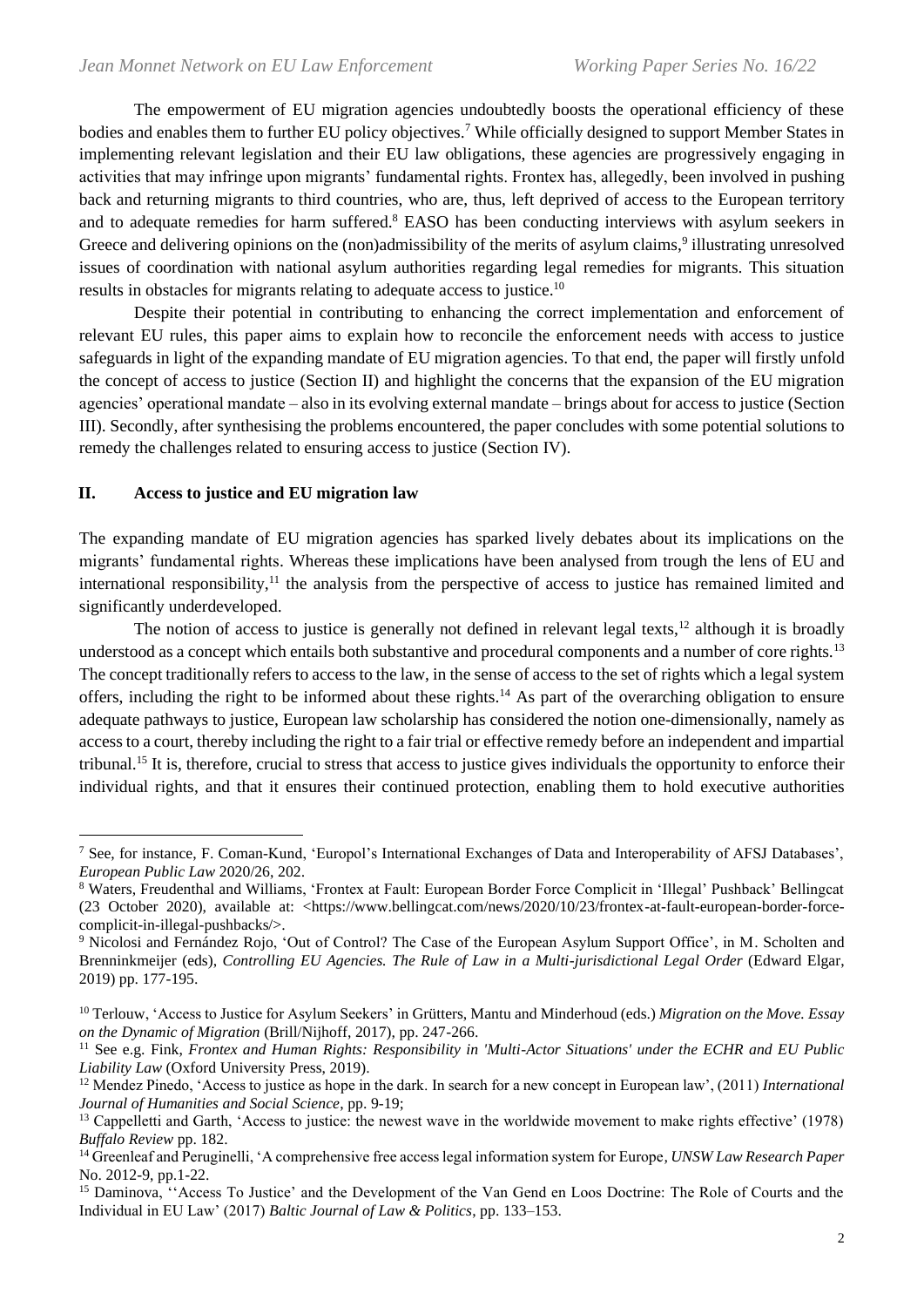accountable for their actions.

Yet, when it comes to the areas of migration and asylum, access to justice is often sorely lacking. Due to the particularly vulnerable circumstances which migrants are in, these individuals often have difficulty finding proper redress for violations of their rights, whether due to a lack of resources, a lack of information about the possibility of lodging complaints, discriminatory and/or inadequate laws, or the general complexity of the emerging EU migration governance. The problem is exacerbated by the growing emphasis on the externalisation of border controls.<sup>16</sup> Starting with the EU-Turkey deal of 2016,<sup>17</sup> aimed at preventing asylum seekers from leaving Turkey for Greece and at obliging Turkey to take asylum seekers back, 'the range of processes whereby European actors and Member States complement policies to control migration across their territorial boundaries with initiatives that realise such control extra-territorially and through other countries and organs rather than their own'<sup>18</sup> has been gaining momentum. Scholars have expressed the concern that these informal and often highly practical arrangements may circumvent fundamental rights responsibilities.<sup>19</sup>

While scholars have emphasised that the traditional understanding of access to justice, as access to remedies, does not capture the complexities of the emerging migration governance,<sup>20</sup> in which the competences of the EU agencies progressively overlap with those of the national authorities, a reconceptualisation of access to justice that contributes to a fairer governance has yet to be designed. As a 'dynamic concept'<sup>21</sup>, access to justice has been also considered beyond its strict dimension of access to remedies, to refer more broadly to access to the law,<sup>22</sup> which represents the possibility for people to have access to the rights and entitlements provided by a legal order, more specifically in the EU Charter as well as in the EU secondary legislation. By using this broad conception of access to justice, this paper identifies three most pressing and interrelated problems that hamper access to justice in relation to migration agencies: (1) lack of transparency, (2) incomplete remedies, and (3) lack of control.

First, the realisation of this broader dimension of access to justice is undermined by the lack of transparency surrounding their operations.<sup>23</sup> These agencies do not usually publicly report on the details of their activities. Nevertheless, to protect their fundamental rights, migrants have a great and legitimate interest in obtaining access to documents from these agencies. Transparency is also a precondition to ensure the accountability of any public body.<sup>24</sup> One recurring criticism concerns the absence or malfunctioning of accountability mechanisms.<sup>25</sup> However, this accountability gap is also due to a lack of transparency, which is, therefore, an essential component of access to justice.

Furthermore, the mechanisms designed for individuals to obtain redress for harm suffered by the agencies' activities are incomplete. Whereas the expansion of the mandate of the agencies has made these bodies more prone to infringing fundamental rights of individuals, there has been an insufficient increase in remedy systems.

<sup>&</sup>lt;sup>16</sup> European Parliament resolution of 19 May 2021 on human rights protection and the EU external migration policy  $(2020/2116$ (INI)).

<sup>&</sup>lt;sup>17</sup> European Council, EU-Turkey statement, 18 March 2016, Press Release.

<sup>&</sup>lt;sup>18</sup> Lemberg-Pedersen, Martin; Moreno-Lax, Violeta, 'Border-induced displacement : The ethical and legal implications of distance-creation through externalization' Questions of International Law, Vol. 56, 28.02.2019, p. 5-33.

<sup>19</sup> Carrera, Santos Vara, Strik (eds.), *Constitutionalising the External Dimensions of EU Migration Policies in Times of Crisis. Legality, Rule of Law and Fundamental Rights Reconsidered* (Edward Elgar, 2019).

<sup>20</sup> Terlouw, 'Access to Justice for Asylum Seekers' in Grütters, Mantu and Minderhoud (eds.) *Migration on the Move. Essay on the Dynamic of Migration* (Brill/Nijhoff, 2017), pp. 247-266.

<sup>21</sup> Westerveld, Hubeau, & Terlouw, 'Access to justice: a dynamic concept' (2015) 36 Recht der Werkelijkheid,, 169.

<sup>22</sup> Terlouw, 'Access to Justice for Asylum Seekers' in Grütters, Mantu and Minderhoud (eds.) *Migration on the Move. Essay on the Dynamic of Migration* (Brill/Nijhoff, 2017), pp. 247-266.

<sup>&</sup>lt;sup>23</sup> Gkliati & Kilpatrick, 'Crying Wolf Too Many Times: The Impact of the Emergency Narrative on Transparency in FRONTEX Joint Operations, (2021) 17 *Utrecht Law Review* ( Special Issue edited by V. Nagy & S. Nicolosi) 57–72

<sup>&</sup>lt;sup>24</sup> Meijers Committee, 'Shortcomings in Frontex's practice on public access to documents' (5 October 2021), available at: <https://www.commissie-meijers.nl/comment/shortcomings-in-frontexs-practice-on-public-access-to-documents/>.

<sup>&</sup>lt;sup>25</sup> Gkliati, 'The new European Border and Coast Guard: Do increased powers come with enhanced account-ability?' (17 April 2019) EU Law Analysis Blog, at: <https://eulawanalysis.blogspot.com>.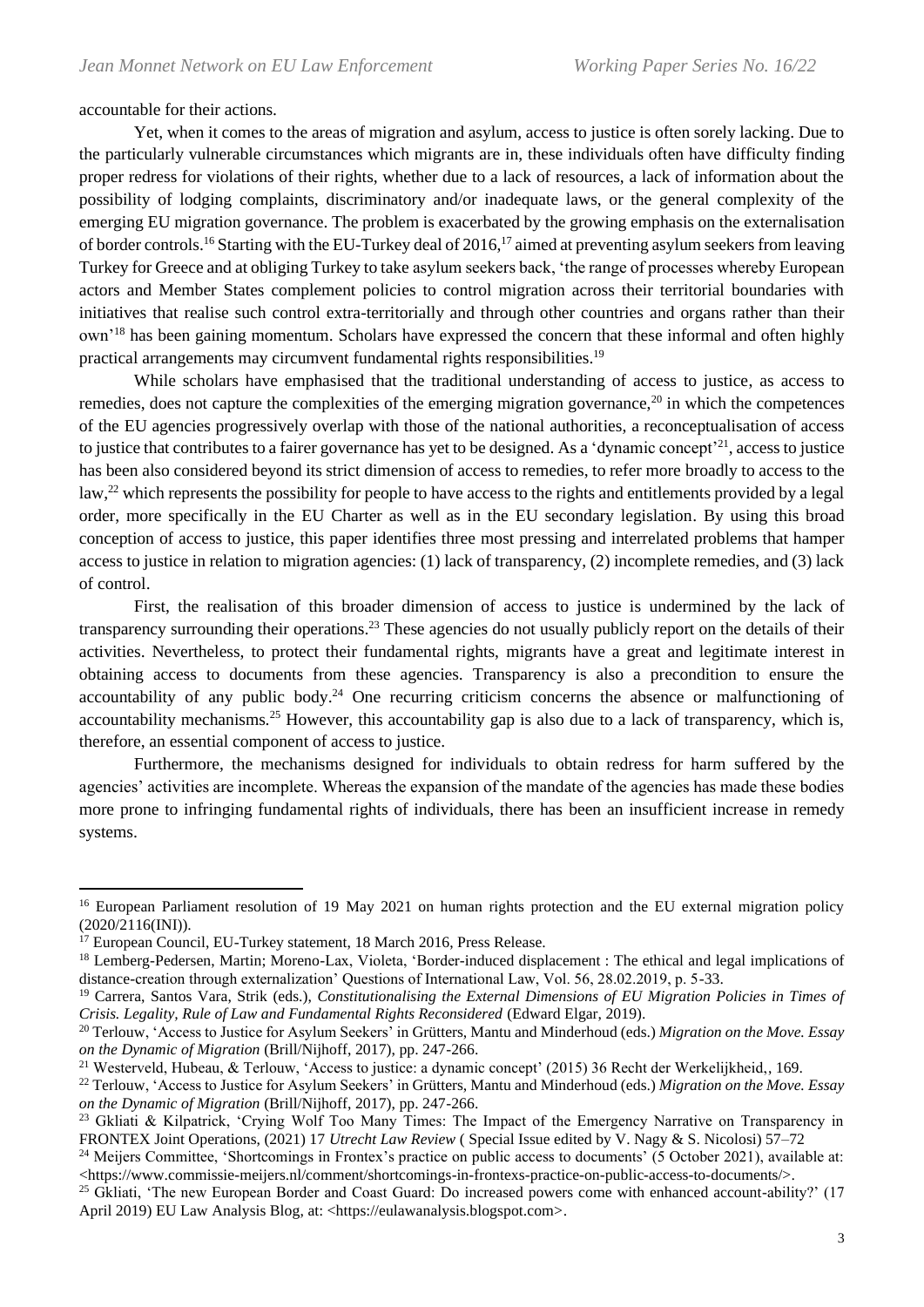Finally, there are problems with regard to the third dimension of access to justice: the possibility of achieving 'justice' beyond the existing body of law.<sup>26</sup> The expanding mandate of EU migration agencies reveals a structural problem in the emerging EU shared administration, which has not been able to allocate complete avenues for accountability.<sup>27</sup> This structural problem has been partly addressed by civil society<sup>28</sup> as well as institutional actors, such as the European Parliament<sup>29</sup> and the European Ombudsman.<sup>30</sup>

A focus on these mentioned three problematic dimensions of access to justice vis-à-vis EU migration agencies can contribute to increasing migrants' safeguards and fulfilling the dynamic nature of access to justice, namely 'to open new scenarios of legal protection.<sup>31</sup> This reconceptualisation is necessary to address the current divide between the reality of migrants 'in relation to their equality as humans in the order of nature and their inequality within the social/political order of Europe'.<sup>32</sup>

# **III. EU Migration Agencies and the Problems of Access to Justice**

# **III.1. The European Union Border and Coast Guard Agency (Frontex)**

An important player entrusted with the task of managing the EU's external borders is the European Border and Coast Guard Agency, established as Frontex in 2004 with a view to supporting the MS in promoting a more integrated and efficient border management.<sup>33</sup> Besides its *regulatory* tasks, the agency has had the *operational* power to coordinate joint operational activity of MS' border guards.<sup>34</sup> Over the years, subsequent revisions of Frontex's legal framework have expanded the agency's resources as well as its regulatory and operational tasks – both internally as well as externally.<sup>35</sup> Most notably, the 2007 amendment enabled the agency to deploy rapid border intervention teams to MS,<sup>36</sup> the 2011 modification strengthened Frontex's role in joint (return) operations,  $37$  and the 2016 reform introduced a 'rapid reaction pool' of at least 1500 border guards.  $38$  Frontex

<sup>30</sup> European Ombudsman, Decision in Case OI/4/2021/MHZ.

<sup>&</sup>lt;sup>26</sup> Westerveld, Hubeau, & Terlouw, 'Access to justice: a dynamic concept' (2015) 36 Recht der Werkelijkheid,, 169.

<sup>27</sup>European Parliament, 'European Parliament scrutiny of Frontex' (25 November 2021, available at: <https://www.europarl.europa.eu/thinktank/en/document/EPRS\_BRI(2021)698816>.

<sup>&</sup>lt;sup>28</sup>Human Rights Watch, 'Frontex Failing to Protect People at EU Borders. Stronger Safeguards Vital as Border Agency Expands' (23 June 2021) available at: <https://www.hrw.org/news/2021/06/23/frontex-failing-protect-people-eu-borders.

<sup>29</sup> European Parliament, 'European Parliament scrutiny of Frontex' (25 November 2021, available at: <https://www.europarl.europa.eu/thinktank/en/document/EPRS\_BRI(2021)698816>.

<sup>31</sup> Palombella, 'Access to Justice: Dynamic, Foundational, and Generative', (2021) 34 *Ratio juris*, pp. 121-138.

<sup>32</sup> Velluti, *Questioning legal personhood in EU migration and asylum law* (12 January 2022), available at https://ssrn.com/abstract=4028089.

<sup>&</sup>lt;sup>33</sup> Council Regulation (EC) 2007/2004 of 26 October 2004 establishing a European Agency for the Management of Operational Cooperation at the External Borders of the Member States of the European Union, *OJ 2004/L349/1*, Art. 1(1); See J. Santos Vara, 'La transformación de Frontex en la Agencia Europea de la Guardia de Fronteras y Costas: ¿hacia una centralización en la gestión de las fronteras?', *Revista de Derecho Comunitario Europeo* 2018/59, 148.

<sup>&</sup>lt;sup>34</sup> J. Rijpma, 'Frontex and the European system of border guards. The future of European border management', in: M. Fletcher, E. Herlin-Karnell & C. Matera (eds.), *The European Union as an Area of Freedom, Security and Justice*, London, New York: Routledge 2017, 219; Here, Schotel's definition of operational powers is used, being 'the physical capacity to intervene directly in tangible reality', see B. Schotel, 'EU Operational Powers and Legal Protection: A Legal Theory Perspective on the Operational Powers of the European Border and Coast Guard', *German Law Journal* 2021/22, p. 627 <sup>35</sup> Santos Vara (n 8) 148; Rijpma (n 9) 220.

 $36$  Regulation (EC) 863/2007 of the European Parliament and of the Council of 11 July 2007 establishing a mechanism for the creation of Rapid Border Intervention Teams and amending Council Regulation (EC) 2007/2004 as regards that mechanism and regulating the tasks and powers of guest officers, *OJ 2007/L199/30*.

<sup>37</sup> Regulation (EU) 1168/2011 of the European Parliament and of the Council of 25 October 2011 amending Council Regulation 2007/2004 establishing a European Agency for the Management of Operational Cooperation at the External Borders of the Member States of the European Union, *OJ 2011/L304/1*.

<sup>38</sup> Regulation (EU) 2016/1624 of the European Parliament and of the Council of 14 September 2016 on the European Border and Coast Guard and amending Regulation (EU) 2016/399 of the European Parliament and of the Council and repealing Regulation (EC) No 863/2007 of the European Parliament and of the Council, Council Regulation (EC) No 2007/2004 and Council Decision 2005/267/EC; See Santos Vara (n 8) 148-149; D. Fernández-Rojo, 'Los poderes ejecutivos de la Guardia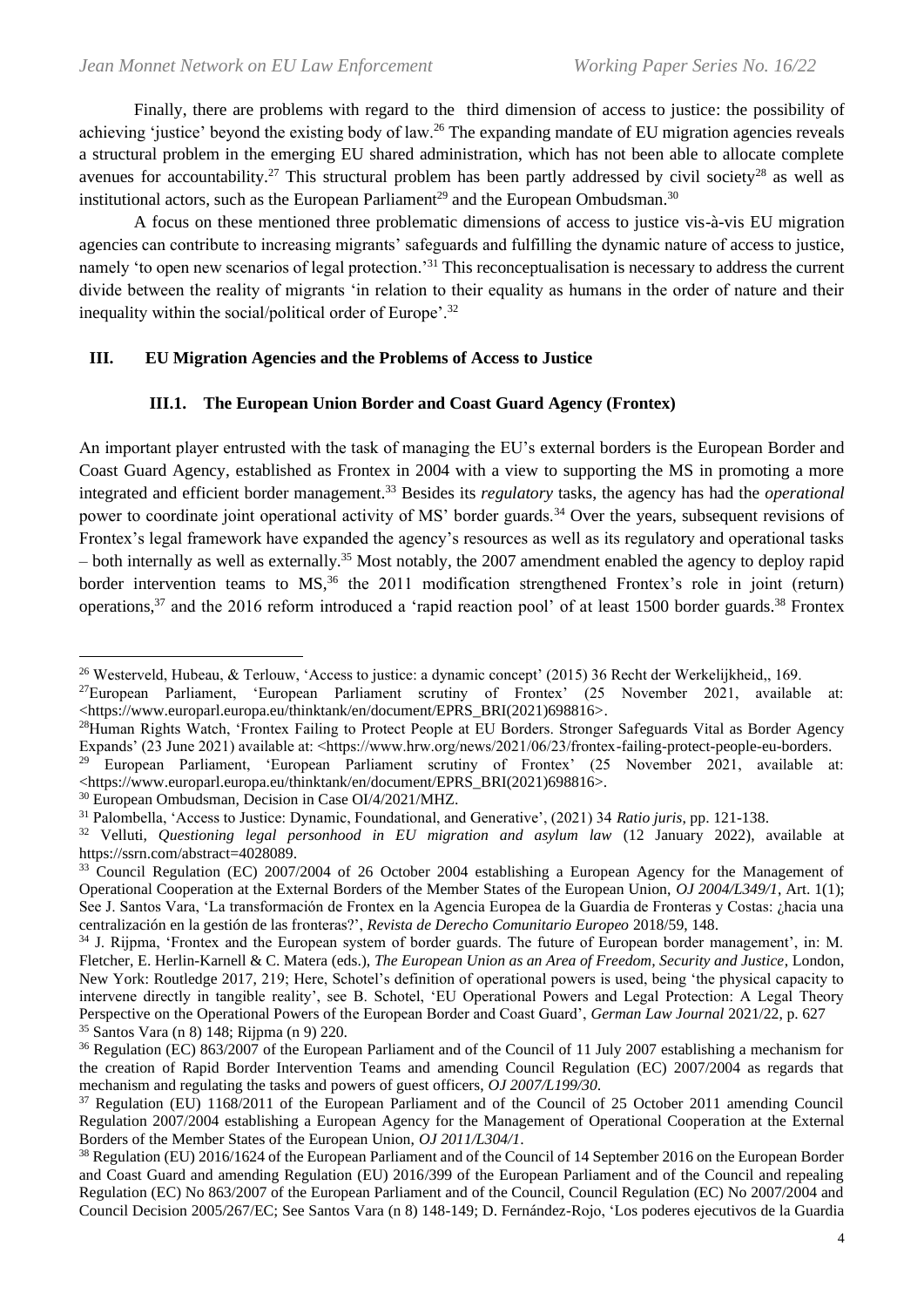currently operates on the basis of the 2019 Regulation, which reflects an increased operational role for the agency, as it confers executive and coercive powers to Frontex staff and envisages a 'standing corps' that should consist of 10.000 operational staff in 2027.<sup>39</sup> With mentioned revisions to its legal framework, it is also the agency's external dimension that has experienced a great development.<sup>40</sup>

From the outset, Frontex was not only competent to receive observers from third countries, send liaison officers abroad, and independently launch and finance technical assistance project in third countries, but it could also conclude working arrangements with international partners in the framework of the Union's external relations policy.<sup>41</sup> When it comes to the expansion of its external competences, Regulation 2016/1624 and Regulation 2019/1896 most notably introduced and broadened the agency's power to carry out actions *on the territory of a third country* by means of a 'status agreement' concluded between the EU and the respective third country.<sup>42</sup> On the basis of such an agreement, the agency is allowed to 'carry out actions' – for instance, joint operations, border interventions and joint return operations – in the respective third country.<sup>43</sup> On the condition that certain requirements are met, team members are, moreover, allowed to *exercise 'executive powers'*, defined in the agreements as 'powers necessary to perform the tasks required for border control and return operations [...] during a joint action<sup>', 44</sup> Such powers include (i) the possibility to *carry service weapons, ammunition and equipment*, (ii) the authorisation to *use force, ammunition and equipment*, and (iii) the authorisation to *consult national third-country databases and access (personal) data*. <sup>45</sup> What appears from this short overview is that both the internal and external powers of Frontex have expanded tremendously over the years, even enabling the agency to exercise operational and executive powers.

Carrying out operational activities and working in an inherently fundamental rights sensitive field, Frontex has not been devoid of controversy regarding its respect for individuals' fundamental rights. Legal scholars, practitioners, civil society organisations, and national and supranational political institutions have time and again brought up Frontex's potential interference with human rights.<sup>46</sup> This polemic reached its peak with the conclusion of a report by the *Office Européen de la Lutte Antifraud*, culminating eventually in the resignation of Frontex's Managing Director Fabrice Leggeri.<sup>47</sup> What should be stressed here is that while fundamental rights concerns already surround the internal activities of Frontex, these concerns are exacerbated when the agency cooperates with non-EU countries. There is a notable difficulty in ensuring that fundamental rights standards are complied with by third countries, which are not bound by EU law and may not even be party to international human rights treaties, such as the European Convention on Human Rights.<sup>48</sup>

In spite of these human rights concerns, the following three problems in relation to access to justice are prevalent in Frontex's internal and external activities.

*a) Lack of transparency*

<sup>40</sup> Santos Vara (n 8) 173; Fernández-Rojo (n 13) 187-188.

<sup>41</sup> Frontex Council Regulation 2004, Art 14(1)-(2).

Europea de Fronteras y Costas: del Reglamento 2016/1624 al Reglamento 2019/1896', *Revista Catalana de Dret Públic* 2020/60, 184.

<sup>&</sup>lt;sup>39</sup> Regulation (EU) 2019/1896 of the European Parliament and of the Council of 13 November 2019 on the European Border and Coast Guard and repealing Regulations (EU) No 1052/2013 and (EU) 2016/1624 (Frontex Regulation), recital 5 and Art. 5(2); L. Marin, 'The Cooperation Between Frontex and Third Countries in Information Sharing: Practices, Law and Challenges in Externalizing Border Control Functions', *European Public Law* 2020/26, 159; Fernández-Rojo (n 13) 193.

<sup>42</sup> Frontex Regulation 2016, Article 54(5); Frontex Regulation 2019, Article 74(2).

<sup>&</sup>lt;sup>43</sup> See, for example, Status Agreement between the European Union and the Republic of Albania on actions carried out by the European Border and Coast Guard Agency in the Republic of Albania, *OJ 2019*/L46/3 (EU – Albania Agreement), Art. 1(1) jo. 2(1).

<sup>44</sup> See ibid., Art. 4(1) jo. 2(12).

<sup>45</sup> See ibid., Art. 4(5), (6), and (7); Coman-Kund (*supra* n 108).

<sup>46</sup> See Frontex Working Group.

<sup>47</sup> See [<https://frontex.europa.eu/media-centre/news/news-release/frontex-statement-following-the-conclusions-of-the](https://frontex.europa.eu/media-centre/news/news-release/frontex-statement-following-the-conclusions-of-the-extraordinary-management-board-meeting-tQDU9Z)[extraordinary-management-board-meeting-tQDU9Z>](https://frontex.europa.eu/media-centre/news/news-release/frontex-statement-following-the-conclusions-of-the-extraordinary-management-board-meeting-tQDU9Z) accessed 22 May 2022.

<sup>48</sup> Omičević 2022 (n x).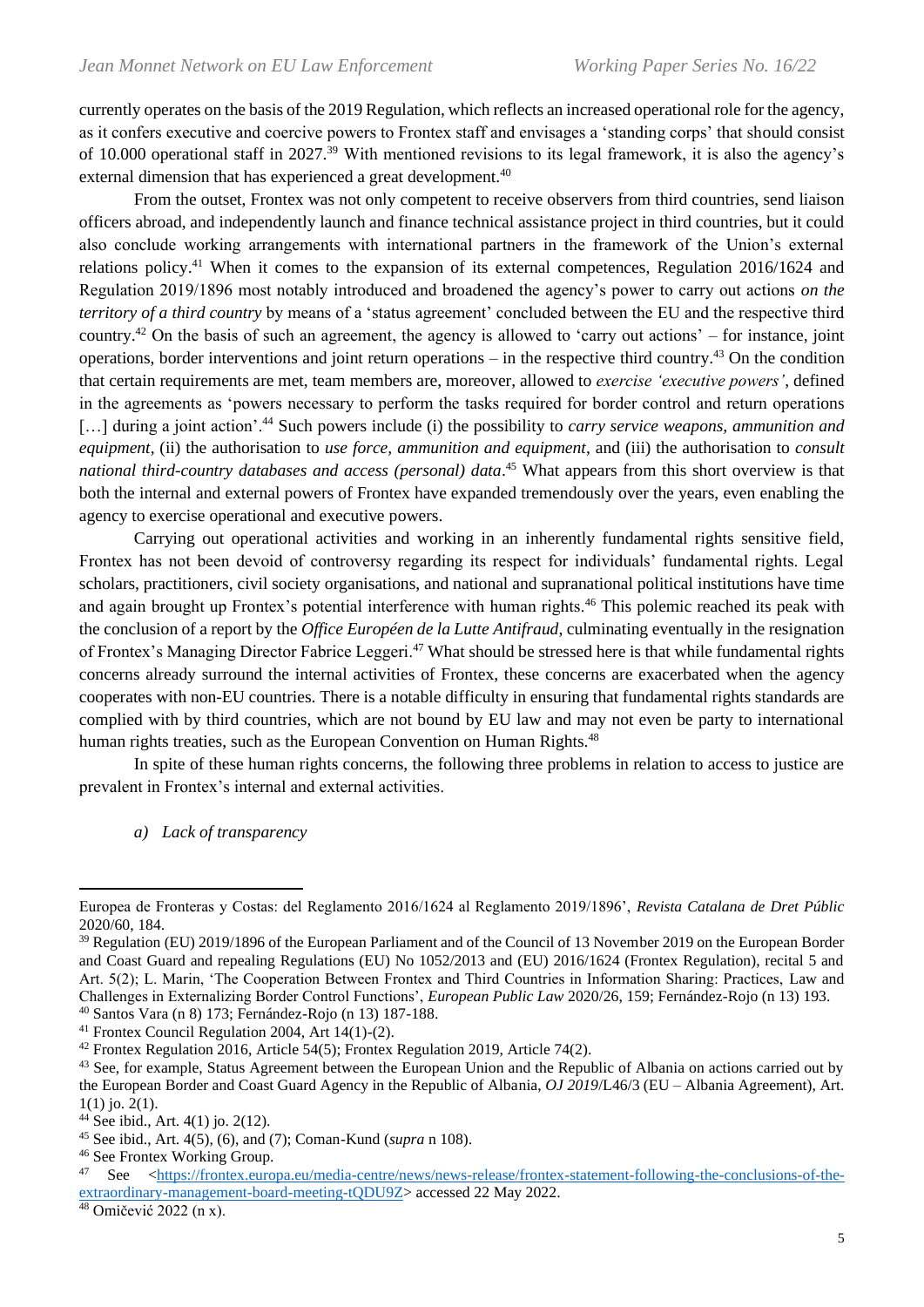First, there is a 'culture of secrecy' revolving around Frontex and the activities it employs.<sup>49</sup> Generally, EU agencies are required to give EU citizens and residents the right to public access to documents, and also have the option to do grant this access to individuals outside the Union.<sup>50</sup> When processing requests for the access to its documents, Frontex shall, thus, adhere to this obligation and, more concretely, disclose objective, detailed, comprehensive, reliable and easily understandable information regarding its work to 'the public and any interested party', save exceptions.<sup>51</sup> In spite of these legal provisions mandating a rather proactive stance from the agency on transparency matters, Frontex has been increasingly resistant to share information regarding its activities, with its especially unsettling 'blanket refusal' to provide access to individuals outside the EU.<sup>52</sup>

In the recent past, Frontex has even 'actively and aggressively' dissuaded activists from improving transparency, by demanding them to pay large amounts of costs in transparency cases before the CJEU.<sup>53</sup> While Frontex has finally created a public register of documents in response to a decision by the European Ombudsman,<sup>54</sup> organisations have noted that this register still does not include all documents it should.<sup>55</sup> These secretive practices may have important ramifications for individuals' possibility to exercise their right to an effective remedy and obtain judicial redress for harm suffered by the agencies' activities.<sup>56</sup> In order to collect evidence on an alleged violation of human rights and argue such a violation before a court, it is first necessary to have sufficient knowledge and information of what the exact activities of the agency has been.<sup>57</sup>

The importance of information is especially prescient for third country nationals affected by the agency's external activities. The opacity characterising Frontex's legal provisions on external activities and the lack of transparency regarding its external cooperation practice are, thus, a serious impediment to ensuring access to justice in regard to Frontex operations.<sup>58</sup>

## *b) Imperfect remedies*

Second, the judicial and agency-specific remedies for third country nationals to obtain redress for harm suffered by Frontex are incomplete. Looking, first, at the intra-agency mechanisms, it is fair to state that fundamental rights safeguards for Frontex activities have improved – at least on paper – with the adoption of Regulation 2019/1896.<sup>59</sup> The Regulation not only envisages a Fundamental Rights Officer (FRO) and Fundamental Rights Monitors (FRM), but also mandates the agency to 'set up and further develop an independent and effective

<sup>49</sup> Jane Kilpatrick & Mariana Gkliati, 'Frontex, secrecy and security: control of information as strategy for institutitonal preservation' (12 October 2021, *EU Open Government*) < [https://www.eu-opengovernment.eu/?p=2917>](https://www.eu-opengovernment.eu/?p=2917) accessed 18 May 2022.

<sup>50</sup> Regulation 1049/2001, Recital 8, Article 2(1) and 2(2).

<sup>&</sup>lt;sup>51</sup> Regulation 2019/1896, Article 114 (1)-(2); See also Article 10(1)(ad) stating that the agency shall perform the task of 'follow[ing] high standards for border management allowing for transparency and public scrutiny in full respect of the applicable law and ensuring respect for, and protection and promotion of, fundamental rights'.

 $52$  Elmin Omičević, 'Between Security, Secrecy and Scrutiny: Enigmatic External Activities by European Agencies and Bodies in the Fight against Crime' (*Europeanlawblog*, 24 November 2021) Bodies in the Fight against Crime' (*Europeanlawblog*, 24 November 2021)  $\langle$ https://europeanlawblog.eu/2021/11/24/between-security-secrecy-and-scrutiny-enigmatic-external-activities-by[european-agencies-and-bodies-in-the-fight-against-crime/>](https://europeanlawblog.eu/2021/11/24/between-security-secrecy-and-scrutiny-enigmatic-external-activities-by-european-agencies-and-bodies-in-the-fight-against-crime/) accessed 18 May 2022.

<sup>53</sup> Statewatch, 'Frontex, secrecy and story-telling: control of information as super-strategy' (29 July 2021, *Statewatch*) < [https://www.statewatch.org/analyses/2021/frontex-secrecy-and-story-telling-control-of-information-as-super-strategy/>](https://www.statewatch.org/analyses/2021/frontex-secrecy-and-story-telling-control-of-information-as-super-strategy/) 19 May 2022, 3.

<sup>&</sup>lt;sup>54</sup> Frontex, 'Public register of documents', [<https://prd.frontex.europa.eu>](https://prd.frontex.europa.eu/) accessed 19 May 2022; EU Ombudsman, Decision in case 2273/2019/MIG on the European Border and Coast Guard Agency's (Frontex) public register of documents, https://www.ombudsman.europa.eu/en/decision/en/137721.

<sup>&</sup>lt;sup>55</sup> Statewatch, 'EU: Disappearing documents: Frontex's transparency efforts fall short of requirements' (16 May 2022, *Statewatch*) < [https://www.statewatch.org/news/2022/may/eu-disappearing-documents-frontex-s-transparency-efforts-fall](https://www.statewatch.org/news/2022/may/eu-disappearing-documents-frontex-s-transparency-efforts-fall-short-of-requirements/)[short-of-requirements/>](https://www.statewatch.org/news/2022/may/eu-disappearing-documents-frontex-s-transparency-efforts-fall-short-of-requirements/) accessed 19 May 2022.

<sup>56</sup> Omičević (n 29).

<sup>57</sup> Omičević (n 29).

<sup>58</sup> Omičević (n 29); Carrera, den Hertog & Parkin (n 1) 357; Guild *et al.* (n 1) 110.

<sup>59</sup> Consultative Forum 2021, p. 27; See Rijpma (n 10) 233 and Carrera, den Hertog & Parkin (n 1) 355 for initial concerns on the fundamental rights mechanisms of Frontex.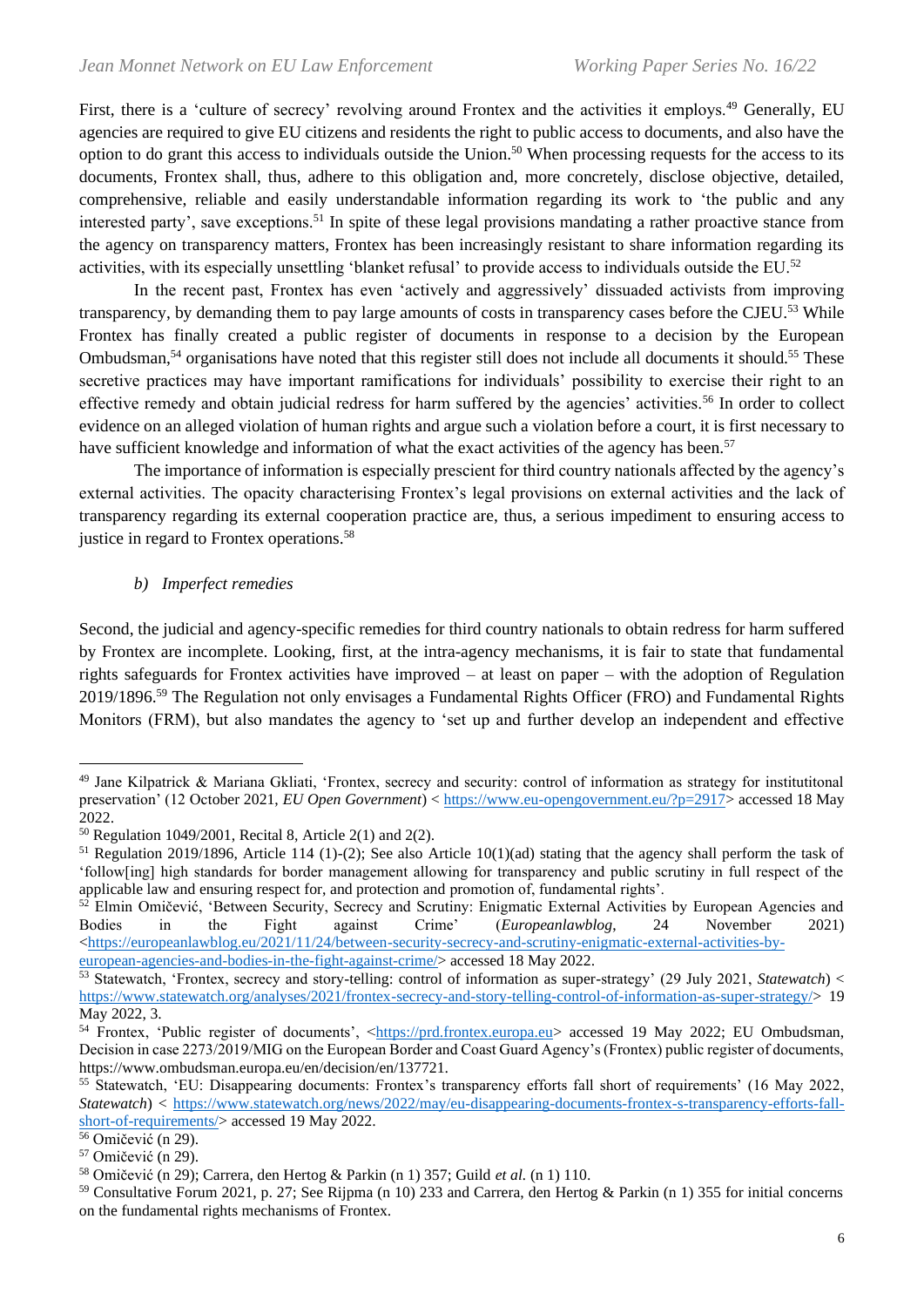complaints mechanism' consisting of various components.<sup>60</sup> However promising these provisions may seem, significant delays exist in the implementation of the safeguards, causing substantial shortfalls in terms of fundamental rights compliance, monitoring and correction.<sup>61</sup> Not only did the appointment of the FRO come very late and has the recruitment of 40 FRM monitors not been achieved yet, but also does the individual complaints mechanism continue to show deficiencies – it lacks accessibility, effectiveness, and independence.<sup>62</sup> Besides the issues related to Frontex's internal mechanisms, judicial redress before the CJEU for harm suffered by Frontex activities is also difficult – if not nearly impossible – to obtain. This alternative option for remedying fundamental rights violations consists of bringing before the Court an action for annulment (Article 263 TFEU) or an action for damages (Article 340 TFEU). Both possibilities are flawed, however. First of all, it is the *factual conduct* by Frontex which sparks concerns over fundamental rights violations. Such conduct cannot, in principle, be reviewed under an action for annulment.<sup>63</sup> Second, while the action for damages may be a more fruitful option, this too requires the necessary legal creativity and flexibility to apply it to Frontex's activities and alleged violations of fundamental rights.<sup>64</sup> Importantly, breaches of fundamental rights by Frontex will have to be 'sufficiently serious', a criterion interpreted strictly by the CJEU, and difficult to prove for Frontex activities.<sup>65</sup> As Fink thus aptly states, there is a 'striking lack of mechanisms for individuals affected by Frontex's activities to hold the agency to account'.<sup>66</sup>

### *c) Lack of effective oversight*

Third, there is a lack of control by EU institutions and extra-judicial bodies over Frontex's activities. On the scrutiny by Union institutions, the current Frontex Regulation states that '[t]he Agency shall be accountable to the European Parliament and to the Council in accordance with this Regulation'.<sup>67</sup> This role of oversight takes many forms and may, for instance, be exercised by reviewing the agency's annual report and interrogating the Managing Director on the basis of that report.

More importantly, the EP has the power to withhold the discharge of Frontex's budget. On 31 March 2022, the Parliament has voted to postpone the discharge on the basis of the OLAF report mentioned above.<sup>68</sup> Moreover, Frontex's Executive Director has testified to the EP Committee on Civil Liberties, Justice and Home Affairs (LIBE) on the allegations on fundamental rights violations.<sup>69</sup> Apart from scrutiny by the EU institutions and sub-committees, the European Ombudsman has also used its powers in respect of Frontex to address concerns related to transparency, fundamental rights, and accountability.<sup>70</sup> While these control mechanisms seem to function generally well on paper, the transparency problem discussed above has a great impact on the potential for EU institutions and other actors to exercise their role of oversight.

As the agency dodges access to documents requests by hiding behind security reasons, and as it has on occasions proven unwilling to fulfil its task of fully informing the EP on its activities, the competent authorities

<sup>60</sup> Regulation 2019/1896, Article 109, 110, and 111.

<sup>&</sup>lt;sup>61</sup> Consultative Forum 2021, p. 26.

<sup>62</sup> Statewatch, 'Frontex: the ongoing failure to implement human rights safeguards' (25 January 2022, *Statewatch*) < [https://www.statewatch.org/analyses/2022/frontex-the-ongoing-failure-to-implement-human-rights-safeguards/>](https://www.statewatch.org/analyses/2022/frontex-the-ongoing-failure-to-implement-human-rights-safeguards/) accessed 19 May 2022

<sup>63</sup> Melanie Fink, 'The Action for Damages as a Fundamental Rights Remedy: Holding Frontex Liable', 2020 *German Law Journal* 21, 533.

<sup>64</sup> Fink (n 40) 547.

<sup>65</sup> Fink (n 40) 541, 545, 547.

<sup>66</sup> Fink (n 40) 547.

<sup>67</sup> Regulation 2019/1896, Article 6.

<sup>68</sup> [<https://euobserver-com.proxy.library.uu.nl/migration/154639>](https://euobserver-com.proxy.library.uu.nl/migration/154639) accessed 20 May 2022.

<sup>69</sup> Consultative Forum 2021, 50.

<sup>70</sup> Consultative Forum 2021, p. 50.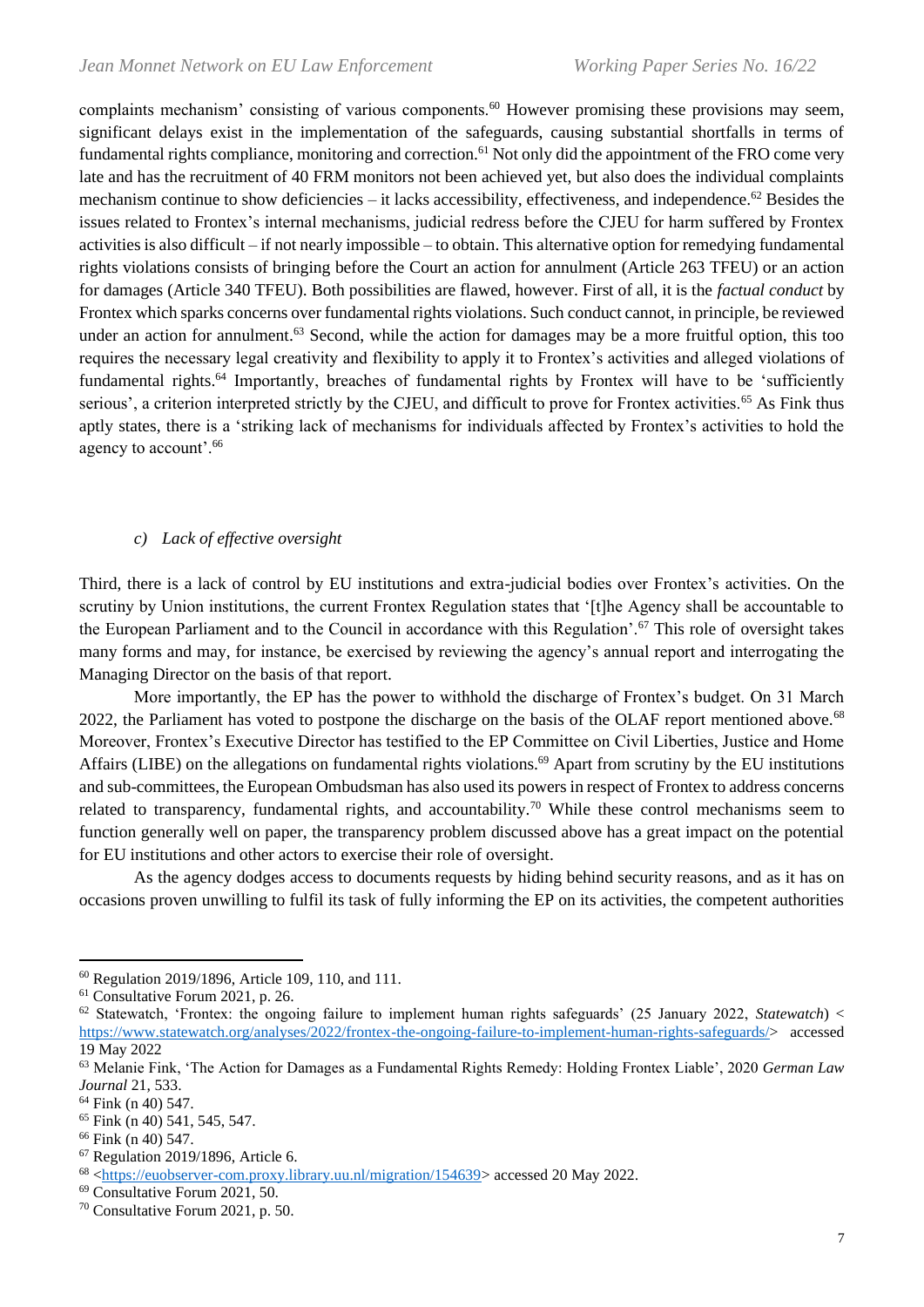are hampered from performing their oversight functions.<sup>71</sup> Moreover, while the European Ombudsman may have an authoritative influence on Frontex, its recommendations are non-binding, and its activeness in some situations  $-$  e.g. the proactive monitoring at external borders  $-$  is to be improved.<sup>72</sup>

## **III.2 European Agency for Law Enforcement Cooperation (Europol)**

Labelled as the 'spearhead' of the AFSJ agencfication process and the 'embodiment of an agency with a strong international profile', Europol is a key actor not only in police matters relating to police cooperation but also in migration matters.<sup>73</sup> Established as an international organisation by the MS in 1995, Europol initially possessed only 'minimal operational autonomy' and was 'fully dependent on the willingness of national authorities' to provide it with information by which it could achieve its aims.<sup>74</sup> Subsequent modifications to its mandate added to its competences the power to coordinate and carry out operational tasks – for instance, in the framework of  $JITs - to assist MS$  in their national investigations of organised crime.<sup>75</sup>

Through subsequent modifications, it not only acquired novel operational capacities, but also the potential to request MS to initiate, coordinate, or conduct investigative actions. Refusal of national authorities to accede to these requests was possible but would oblige them to inform Europol and state reasons for their refusal.<sup>76</sup> Besides its internal dimension, Europol has also developed an impressive international network over time.<sup>77</sup> Already under its 2009 legal framework, the agency was competent to sign operational and strategic cooperation agreements with external partners. Under the current framework, which has been brought in line with the Common Approach on Decentralised Agencies and the Lisbon Treaty, it is capable of establishing contact points, seconding liaison officers, and signing working arrangements with competent third country authorities.

While these arrangements may not form the basis for international data exchanges, such exchanges are possible on the basis of old cooperation agreements, EU-third country agreements, or on a Commission adequacy decision. When regarding Europol's external competences, it is remarkable that the provisions in its legal framework remain succinct and vague – only mentioning the competence to exchange data with third countries – whereas its cooperation practice demonstrates the agency's ability to provide intelligence development and analytical support to third countries with the active-on-the-spot participation of Europol officers in an international anti-smuggling action.<sup>78</sup> Current negotiations on the Commission's proposal aimed at strengthening Europol's mandate once again show that this 'mission creep' of agency action – both internally as well as externally – is not bound to stop yet.<sup>79</sup>

Fundamental concerns on Europol's compliance with human rights have, however, existed since the nascent stages of the agency's operations, especially with regard to its data exchange activities.<sup>80</sup> Europol's collection, storing, and processing of data may directly violate the fundamental rights of data subjects.<sup>81</sup> In his decision of 3 January 2022, the European Data Protection Supervisor (EDPS) ordered Europol to delete the data

 $71$  See Report on fact-finding investigation on Frontex concerning alleged fundamental rights violations 2021, 16; Mariana Gkliati and Jane Kilpatrick, 'Crying Wolf Too Many Times: The Impact of the Emergency Narrative on Transparency in FRONTEX Joint Operations' 2021 Utrecht Law Review 17, 69-70.

<sup>72</sup> Markus Jaeger *et al., Feasibility study on the setting up of a robust and independent human rights monitoring mechanism at the external borders of the European Union*, Odysseus Network 2022, 40.

<sup>73</sup> Fernández-Rojo (n 4) 22, 24; F. Coman-Kund, 'Europol's international cooperation between 'past present' and 'present future': reshaping the external dimension of EU police cooperation', *Europe and the world: a law review* 2018/1, 3.

<sup>74</sup> Fernández-Rojo 2021b, p. 4, 24; Fernández-Rojo 2021a, p. 6-8.

<sup>75</sup> Fernández-Rojo 2021a, p. 9-10.

<sup>76</sup> Fernández-Rojo 2021b, p. 78-79.

<sup>77</sup> Coman-Kund (*supra* n 36), p. 3-4.

<sup>78</sup> Omičević (n 29).

<sup>&</sup>lt;sup>79</sup> See 'Europol negotiating mandate', [<https://www.consilium.europa.eu/en/press/press-releases/2021/06/30/europol](https://www.consilium.europa.eu/en/press/press-releases/2021/06/30/europol-council-agrees-negotiating-mandate-on-new-rules-to-strengthen-the-role-of-the-agency/)[council-agrees-negotiating-mandate-on-new-rules-to-strengthen-the-role-of-the-agency/>](https://www.consilium.europa.eu/en/press/press-releases/2021/06/30/europol-council-agrees-negotiating-mandate-on-new-rules-to-strengthen-the-role-of-the-agency/) accessed 11 April 2022; European Commission 2020b.

<sup>80</sup> See, for example, Guild *et al.* (n 1) 43.

<sup>81</sup> Brière 2018, p. 18.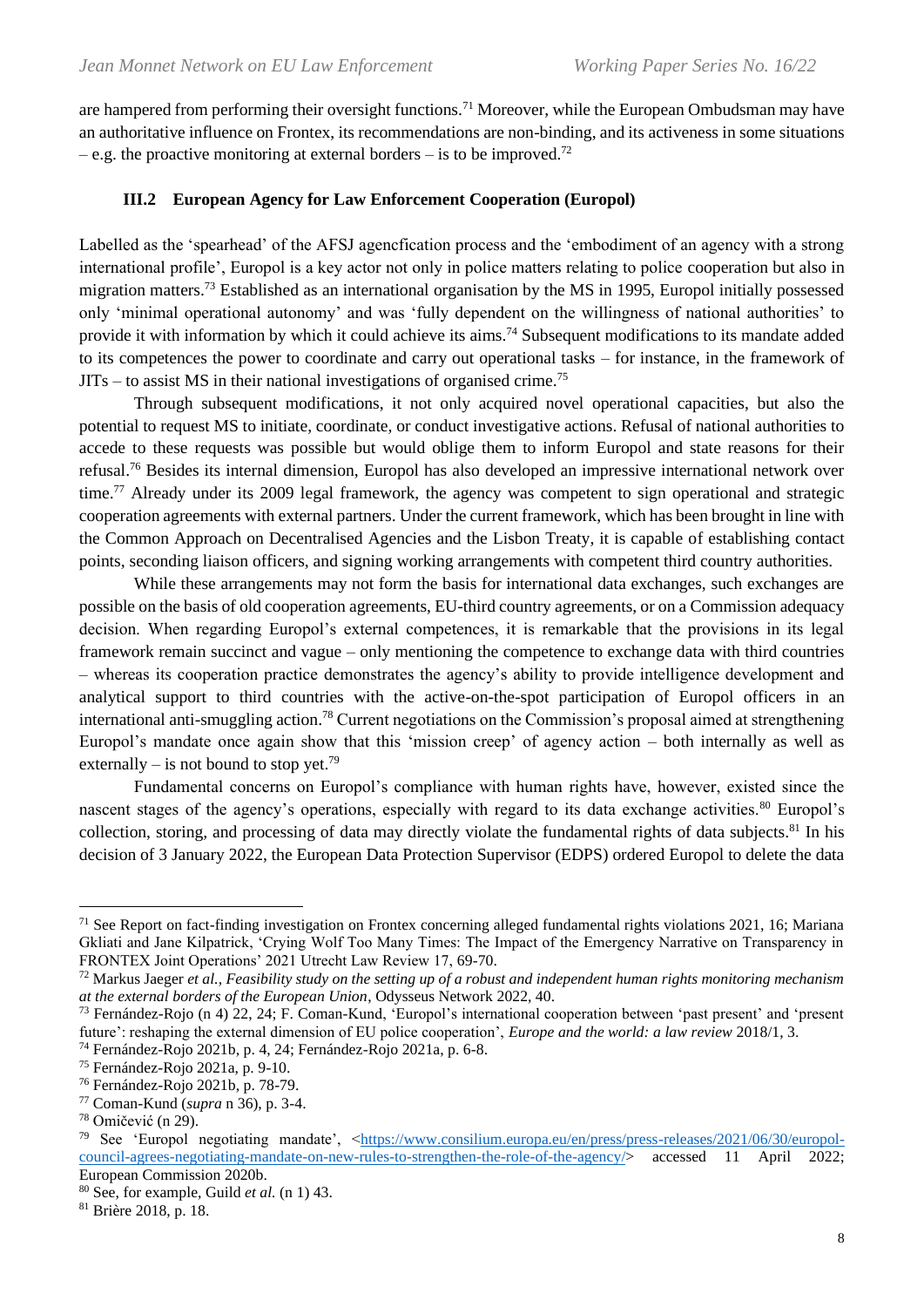pertaining to individuals with no link to criminal activities.<sup>82</sup> According to the EDPS, Europol had acted in breach of *inter alia* data retention rules, keeping personal data stored for longer than necessary.<sup>83</sup> Such data protection concerns also exist – and are even exacerbated – when the agency exchanges personal data with third countries, as there is a notable difficulty in ensuring that legal safeguards are complied with by partners third countries.<sup>84</sup> The recent *Schrems II* judgment by the CJEU illustrates this. In that case, the CJEU invalidates the legal basis for international data exchanges between the EU and the US, as US law did not ensure a level of protection to citizens that was 'essentially equivalent to that of the CFR'.<sup>85</sup>

On top of this, the so-called interoperability regimes – aimed at increasing interconnectivity of databases – add even more fundamental rights risks to the equation, allowing for 'unprecedented direct access and processing possibilities by Europol of personal data stored in AFSJ databases, including non-law enforcement databases'.<sup>86</sup> It should be noted here, finally, that Frontex's activities may also create tension with other human rights norms. Its coordination and facilitation activities, and especially its operational actions may cause indirect breaches of the right to a fair trial or the *ne bis in idem* principle are possible.<sup>87</sup> The situation is imaginable that Europol-coordinated investigations lead to unlawful arrests and detentions or acts of torture and ill-treatment by third country authorities.<sup>88</sup> In spite of these human rights concerns, the three problems in relation to access to justice, which were discussed above for Frontex, are also apparent in Europol's internal and external activities.

#### *a) Lack of transparency*

First, Europol's activities – especially the operational and external ones performed in practice – are insufficiently transparent and bring with them a degree of secrecy.<sup>89</sup> As stated above, the external relations provisions in Europol's constitutive framework are rather broad, vague, and succinct – only referring to the exchange of personal data. Its practice shows, by means of annual reports and press releases on its website, a different story.

The Agency performs operational tasks, such as the assistance in individual criminal cases, and does not hesitate to showcase the results thereof.<sup>90</sup> What the precise activities of the Agency entail, how the cooperation with national MS and third country authorities is envisaged, and to what extent Europol's own actions lead to investigations, arrests, and prosecutions, is unclear. Whereas attempts were made to uncover this veil of secrecy by requesting access to documents, there is an abundance of examples in which Europol has refused partial or complete access, mostly on the basis of public security concerns.<sup>91</sup>

Complaints before the European Ombudsman regarding public access to Europol's documents – for instance on its operational tasks in combating illegal migrant smuggling – have made it possible to obtain partial access to some of the Agency's documents.<sup>92</sup> This lack of transparency and the secretive practices by Europol undermine access to justice possibilities for alleged violations of fundamental rights. As the EDPS has stated in relation to data protection, '[t]he right to information is also of utmost importance as it allow the exercise of other data protection rights, including the right to remedies'.<sup>93</sup> If data subjects are, for example, unaware of their data

<sup>82</sup> [<https://edps.europa.eu/system/files/2022-01/22-01-10-edps-decision-europol\\_en.pdf>](https://edps.europa.eu/system/files/2022-01/22-01-10-edps-decision-europol_en.pdf) accessed 20 May 2022.

<sup>83</sup> [<https://edps.europa.eu/system/files/2022-01/22-01-10-edps-decision-europol\\_en.pdf>](https://edps.europa.eu/system/files/2022-01/22-01-10-edps-decision-europol_en.pdf) accessed 20 May 2022, par. 4.22.

<sup>84</sup> Omičević (n 29); Coman-Kund (n 5) 182.

<sup>85</sup> Schrems II; See Omičević (n 29).

<sup>86</sup> Coman-Kund (n 5) 203.

<sup>87</sup> Brière 2018, p. 18; Carrera, den Hertog & Parkin (n 1) 66.

<sup>88</sup> Omičević (n 29).

<sup>89</sup> David Fernández-Rojo, 'Transparencia y control social de las actividades operativas de Europol en la lucha contra el tráfico ilícito de migrantes', 2020 Revista General de Derecho Europeo 51.

<sup>90</sup> See the press-releases on Europol's website, [<https://www.europol.europa.eu/media-press/newsroom>](https://www.europol.europa.eu/media-press/newsroom) accessed 22 May 2022.

<sup>&</sup>lt;sup>91</sup> Fernández-Rojo (n 65), 168.

<sup>92</sup> See, for example,<https://www.ombudsman.europa.eu/en/solution/en/129744>

<sup>93</sup> EDPS, Opinion 2/2018, p. 13.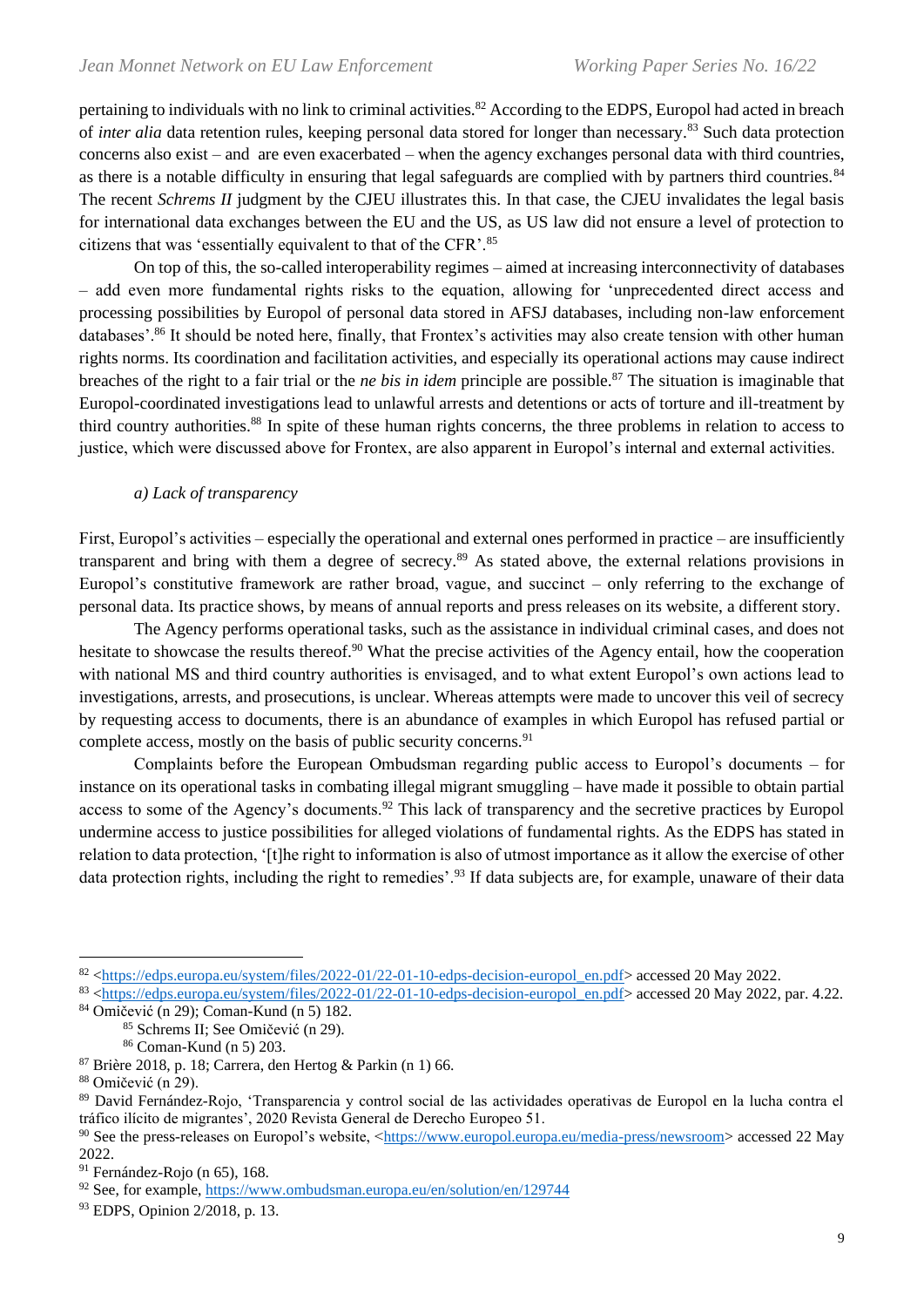having been processed by Europol, they cannot exercise their right of rectification and erasure of the data.<sup>94</sup> Here, transparency, is thus a fundamental prerequisite to ensure access to justice in relation to Europol's activities.

## *b) Imperfect remedies*

Second, while a couple of complaints mechanisms exist to remedy potential fundamental rights violations by Europol, these may not always be as effective for persons to obtain redress for harm suffered. When data subjects consider that Europol's processing of their personal data does not comply with the Europol regulation, they may – apart from the possibilities to rely on national mechanisms – lodge a complaint with the EDPS, who shall hear and investigate these complaints before informing the data subject of the outcome.<sup>95</sup>

In the case of damage resulting from an unlawful data processing operation, the person in question shall receive compensation for the damage suffered, either under national law by the MS or under Article 340 TFEU by Europol.<sup>96</sup> The action against Europol can be brought before the CJEU, and the action against the MS before a competent national court.<sup>97</sup> Moreover, the general possibility exists for the CJEU to rule on disputes concerning the compensation for damages by Europol staff.<sup>98</sup> While these possibilities in theory provide data subjects a multitude of opportunities to obtain redress, in practice it may be more difficult to actually effectuate these possibilities.

In order to exercise its rights, the data subject must first have knowledge about the data having been processed, something that is hampered by above-mentioned opaque legal provisions and secretive practices. The concerns regarding remedies for Europol's actions are most acute in respect of Europol's external activities.<sup>99</sup> When data is transferred from or to third countries, it is difficult to determine the applicable law and the competent authority to review the legality of the transfer.<sup>100</sup> Data subjects, especially third country nationals, may thus face both practical and legal obstacles to exercising their data protection rights.

## *c) Lack of effective oversight*

Third, challenges have been identified with regard to the control of Europol's actions by institutional and noninstitutional actors. Just as was the case with Frontex, Europol must answer to the European Parliament, by means of forwarding annual reports and presenting and discussing the activities through the Director, where the Parliament has the competence to approve or withhold the agency's budgetary discharge.<sup>101</sup> Moreover, national MS' parliaments can also exercise control over the agency's activities, with the possibility to invite the Europol's Director to present and discuss the agency's activities.<sup>102</sup> Furthermore, the Joint Parliamentary Scrutiny Group (JPSG), established by national parliaments and a committee of the European Parliament, politically monitors Europol's activities, including those that may impact the fundamental rights of persons.<sup>103</sup> Whereas much – according to some *too much*  $-^{104}$  control is exercised over Europol by these institutions, some challenges remain.

<sup>94</sup> EDPS, Opinion 2/2018, p. 13.

<sup>&</sup>lt;sup>95</sup> Europol Regulation 2016, Article 47(1) and Article 43(1); Actions against decisions by the EDPS may be brought before the CJEU, see Europol Regulation 2016, Article 48; Directive 2016/680, Article 52-54, provides for the possibility for data subjects to lodge complains with supervisory authorities at the national level.

<sup>&</sup>lt;sup>96</sup> Europol Regulation 2016, Article 50(1).

 $97$  Europol Regulation 2016, Article 50(1).

 $98$  Europol Regulation 2016, Article 49(4) in conjunction with 49(3).

<sup>99</sup> Brière 2018, 26.

<sup>&</sup>lt;sup>100</sup> Brière 2018, 26.

 $101$  Europol Regulation 2016, Article 60(10).

<sup>&</sup>lt;sup>102</sup> Europol Regulation 2016, Recital 58.

 $103$  Europol Regulation 2016, Article 51(1)-(2).

<sup>104</sup> M. Schinina, 'What balance between Eurojust and Europol from a parliamentary angle?', *New Journal of European Criminal Law* 2020/11, 131-132.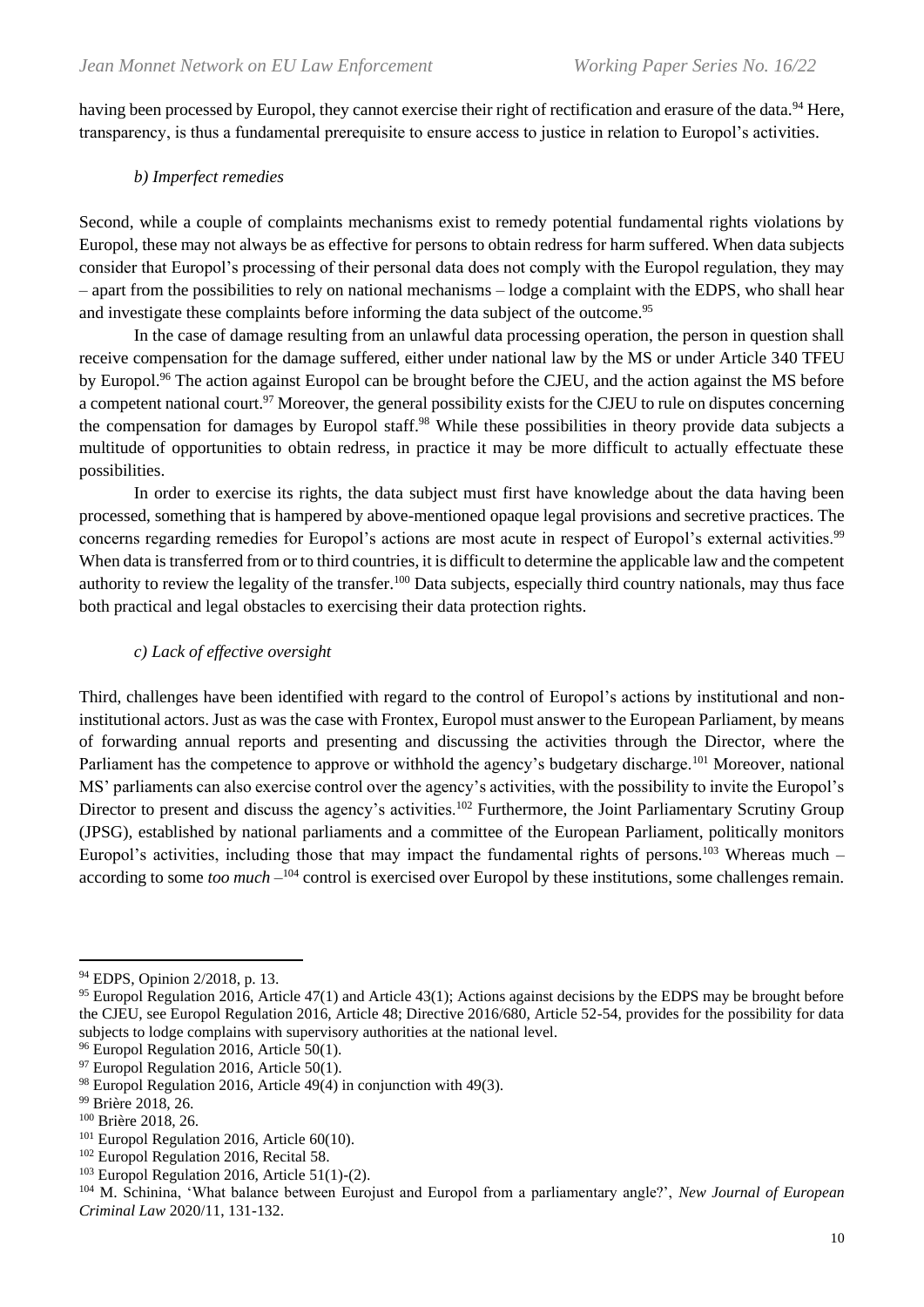First, the EP cannot have access to classified information, if the originator of that information – with Europol, this is mainly the  $MS$  – refuses disclosure.<sup>105</sup> The agency's secretive ways of working may, then, too become detrimental for parliamentary scrutiny over Europol's activities. Second, the effectiveness of the JPSG may be hampered by its large size, by several procedural issues, and by the complexity to adopt substantial summary conclusions.<sup>106</sup> Nevertheless, interest from parliaments in exercising their oversight role has been strong, attested also from the big variety of questions posed by them to Europol.<sup>107</sup> Besides the parliamentary control over Europol, the EDPS exercises scrutiny over Europol's activities as well. It may, for instance, warn or admonish the Agency, order it to carry out rectifications, impose a ban on processing operations by the Agency, and refer a matter to the CJEU.<sup>108</sup> After the EDPS had made use of these competences, the EU institutions have initiated to downsize its powers, notably by lowering the situations in which the EDPS must be informed or notified about data transfers by Europol.<sup>109</sup>

# **III.3 The European Asylum Support Office (EASO) and the new European Union Asylum Agency (EUAA)**

In more than a decade of activities, the European Asylum Support Office (EASO) has also witnessed an increasing expansion of its mandate, especially after the migratory pressure of 2015 and the adoption of the European Agenda on Migration and the 'hotspot approach.'<sup>110</sup> The New Pact on Asylum and Migration establishes asylum border procedures for fast-tracking the treatment of an application, in particular in Greek and Italian hotspots (sections of the EU external border with extraordinary migratory pressure that require reinforced and concerted support by EU agencies to the affected Member States). The mandate of the new EU Agency for Asylum (EUAA), which has replaced EASO as of 2022, responds to Member States' growing need for operational support and guidance on the implementation of the common rules on asylum.<sup>111</sup>

Although less studied than Frontex, scholars have stressed that there are clear risks of leaving the EUAA unaccountable for recommendation to national authorities about asylum applications.<sup>112</sup> This was already evident in the EASO role in the Greek hotspots. Due to the extraordinary pressure facing the Greek asylum system, EASO was, in practice, responsible for independently conducting interviews, assessing whether the safe third country or the first country of asylum concept applied, and adopting recommendations on the admissibility of international protection applications.<sup>113</sup> While this recommendation has *de jure* no legal effect on Greek asylum officials, EASO's opinion had *de facto* quasi-binding consequences, since the staff of the Greek Asylum Service did not undertake any further assessment, but simply rubber-stamped the agency's decision in regard to the applications for international protection.<sup>114</sup> The European Ombudsman confirmed that there were 'genuine concerns about the quality of the admissibility interviews as well as about the procedural fairness of how they

<sup>105</sup> Schinina (n 82) 132.

<sup>106</sup> Schinina (n 82) 133.

<sup>&</sup>lt;sup>107</sup> See, for example,

<sup>&</sup>lt;sup>108</sup> Europol Regulation 2016, Article  $43(3)(d)$ , (e), (f), and (h).

<sup>109</sup> Sarah Tas, Europol's 'Big Data Challenge': *A Neutralisation of the European Watchdog* (10 February 2022, *The Digital Constitutionalist*) [<https://digi-con.org/companies-liability-for-self-driving-cars-what-about-criminal-evidence/>](https://digi-con.org/companies-liability-for-self-driving-cars-what-about-criminal-evidence/) 22 May 2022.

<sup>&</sup>lt;sup>110</sup> European Commission, Communication to the European Parliament, the Council, the European Economic and Social Committee, and the Committee of the Regions, 'A European Agenda on Migration, COM(2015)240 final, 13 May 2015.

<sup>&</sup>lt;sup>111</sup> Regulation (EU) 2021/2303 of the European Parliament and of the Council of 15 December 2021 on the European Union Agency for Asylum and repealing Regulation (EU) No 439/2010, [2021] OJ L 468/1–54.

<sup>&</sup>lt;sup>112</sup> Nicolosi and Fernández Rojo, 'Out of Control? The Case of the European Asylum Support Office', in M. Scholten and Brenninkmeijer (eds), *Controlling EU Agencies. The Rule of Law in a Multi-jurisdictional Legal Order* (Edward Elgar, 2020) pp. 177-195.

<sup>&</sup>lt;sup>113</sup> ECRE Comments on the Commission Proposal for a Regulation on the European Union Agency for Asylum and repealing Regulation (EU) No 439/2010 COM(2016) 271, at: <https://www.ecre.org/wp-content/uploads/2016/07/ECRE-Comments-EU-Asylum-Agency\_July-2016-final\_2.pdf>.

<sup>114</sup> Nicolosi and Fernández-Rojo, 2020.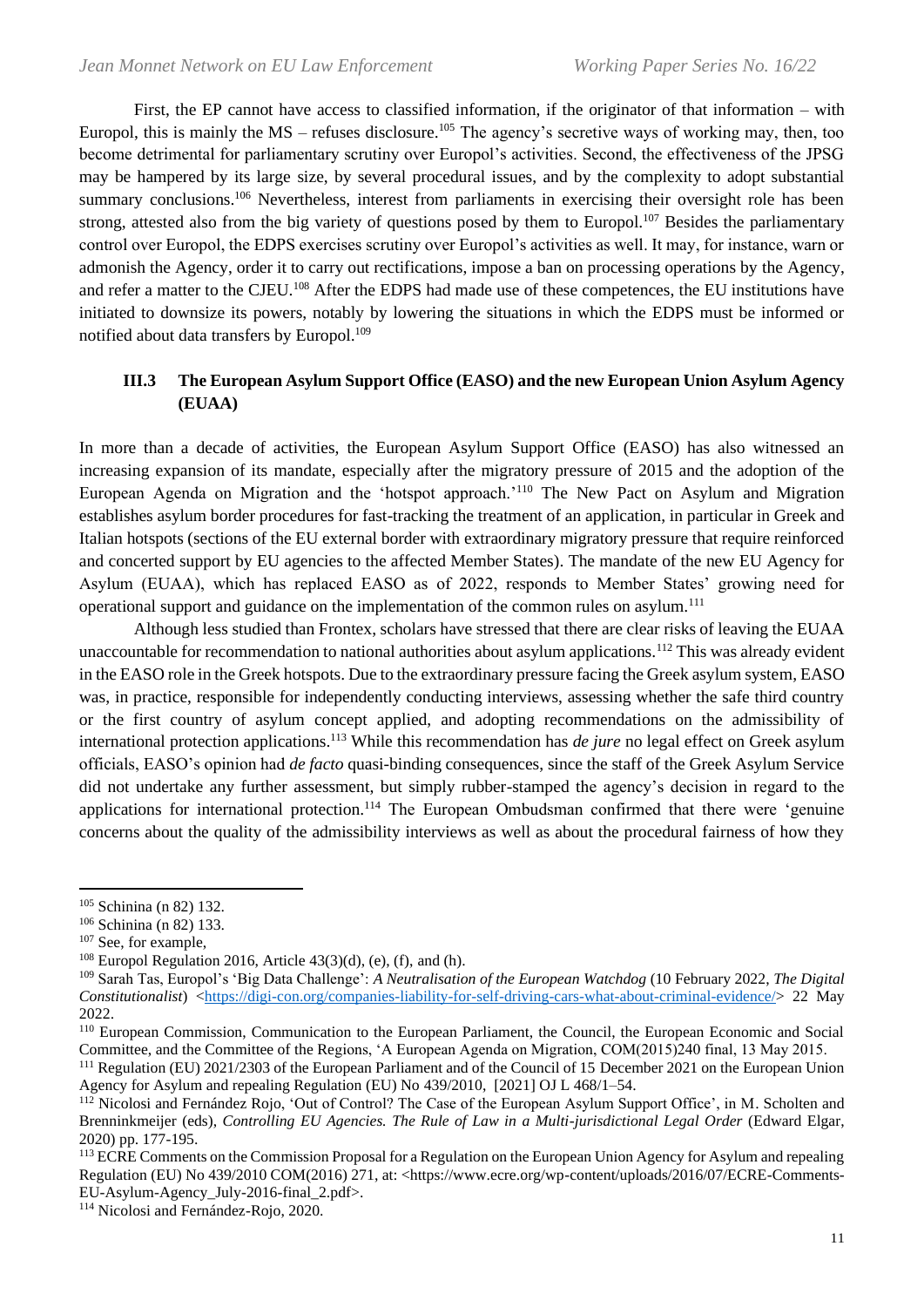are conducted,' but did not take any further action since the 'ultimate legal responsibility for decisions on individual asylum applications rests with the Greek authorities.<sup>'115</sup>

This evolving practice on the ground illustrates how the three major problems in relation to access to justice have been also unfolding in connection with the activities performed by the EASO and assigned to the EUAA.

#### *a) Lack of transparency*

The practice of EASO discloses overlapping competences between the agency and the national asylum authorities. This creates issues of transparency for asylum seekers that are not aware of which authority they will be interfacing nor are they in the position of expressing their consent about the possibility to be interviewed by the agency instead of national authorities. This is a practice that is exacerbated by the EUAA which basically formalises the practice of the EASO. The new EUAA Regulation establishes an asylum reserve pool of a minimum 500 national experts holding different profiles who should be available for immediate deployment in the Member States. As has been highlighted, 'the new Regulation reflects better, but not fully, the agency's enhanced role on the ground which includes agency staff and agency deployed experts independently undertaking actions which involve executive discretion.<sup>'116</sup> The Regulation confirms that the agency will 'facilitate the examination by the competent national authorities of applications for international protection or provide those authorities with the necessary assistance in the procedure for international protection.'<sup>117</sup>

# *b) Imperfect remedies*

The expanded mandate of the EUAA also fueled debates, especially championed by the European Ombudsman, about the need to ensure an internal administrative fundamental rights monitoring mechanism. In an inquiry, launched after further alleged wrongdoings by the EASO experts during interviews, the European Ombudsman concluded that 'EASO's failure to address adequately and in a timely way the serious errors committed' in a particular interview, constituted misconduct and subsequently advised the agency to undertake several improvements to ensure procedural guarantees during asylum procedures.<sup>118</sup> These included, *inter alia*, the recommendation to inform national authorities, 'immediately and systematically' once significant errors have occurred during an interview, and the suggestion to set up an internal complaint mechanism accessible for individuals who come into contact with the agency. In its response to the European Ombudsman, a complaint mechanism has been included in the EUAA Regulation, at the request of the European Parliament.<sup>119</sup>

Article 51 (2) of the EUAA Regulation establishes that 'any person who is directly affected by the actions of an expert participating in an asylum support team, and who considers that his or her fundamental rights have been violated due to those actions, or any party representing such a person, may submit a complaint in writing to the Agency.' Since this complaint mechanism is not designed for claims against a national authority's decision, it is all the more urgent to define the task of the agency and the measure the AST. Otherwise, doubts about its accessibility and effectiveness, due to the agency's overlapping mandate with national authorities are reiterated. Despite the emphasis to ensure adequate follow up, regrettably the Regulation has not established any form of redress for the victims of fundamental rights violations. This is a major lacuna that leaves the system of remedies incomplete.

#### *c) Lack of effective oversight*

<sup>119</sup> 2016/0131/COD

<sup>115</sup> European Ombudsman, Decision in Case 735/2017/MDC.

<sup>116</sup> E. Tsourdi, 'European Union Agency on Asylum: An Agency 'Reborn'?' *EU Law Live*, No. 98, 30 April 2022, p. 6.

<sup>117</sup> Regulation 2021/2303, Art. 16 (2) c.

<sup>118</sup> European Ombudsman, Decision in Case 1139/2018/MDC.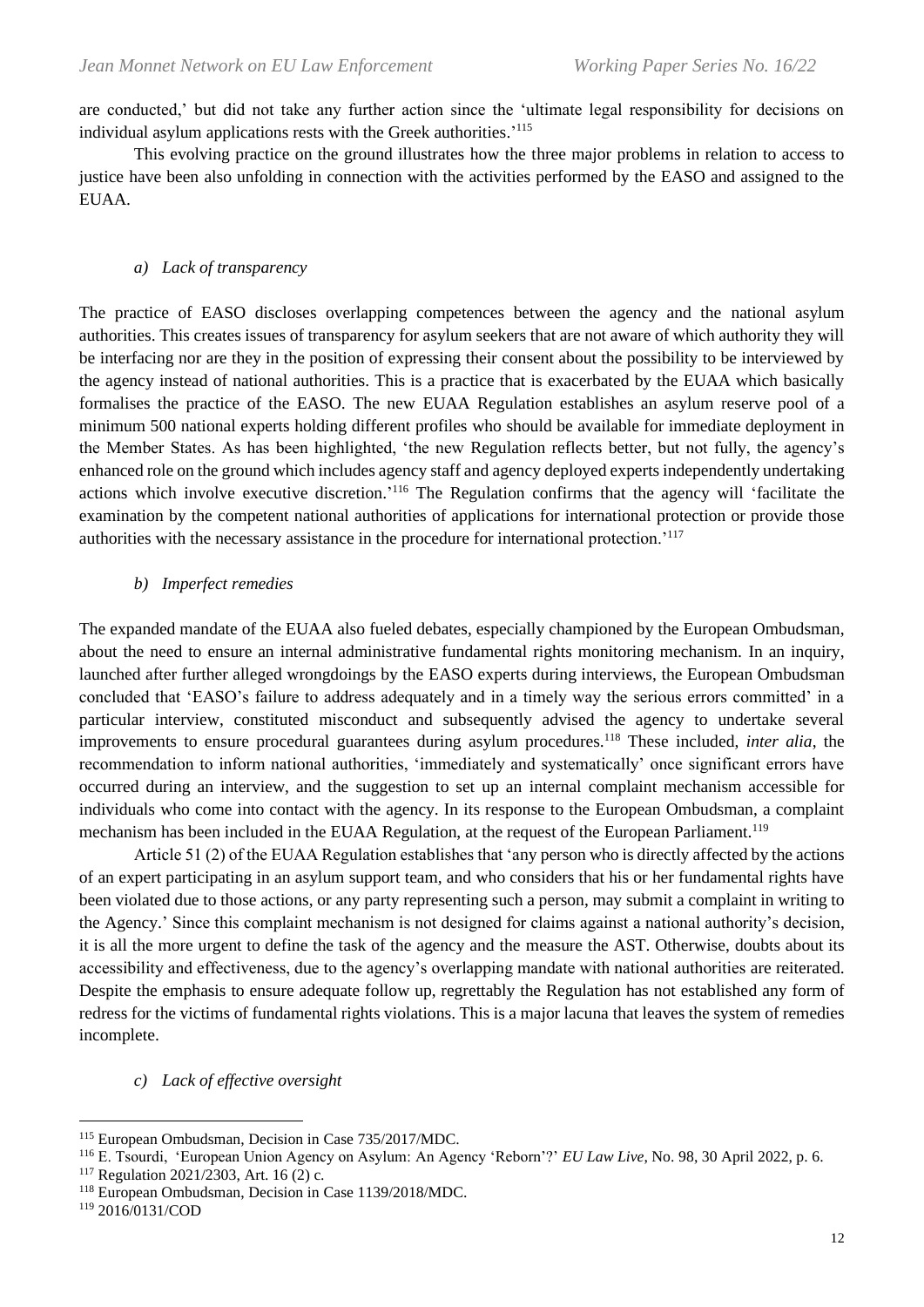Finally, the EUAA Regulation introduces a monitoring mechanism on the 'the operational and technical application of the CEAS'<sup>120</sup> This monitoring system, however, cannot be regarded as a form of political oversight on the agency, as its goal is to 'prevent or identify possible shortcomings in the asylum and reception systems of Member States and to assess their capacity and preparedness to manage situations of disproportionate pressure so as to enhance the efficiency of those systems.' On the contrary, there are still scant improvements as regards the monitoring of the agency.

The EUAA Regulation confirms the intergovernmental nature of the Management Board, as for other agencies. This constitutes a challenge to the independence of the agency. Partly this can be counterbalanced by the establishment of a Fundamental Rights Officer (FRO) and an upgraded role for the Consultative Forum.<sup>121</sup> In particular, the FRO is responsible for ensuring compliance with fundamental rights in all EUAA activities and promoting respect by the Agency of fundamental rights.<sup>122</sup> The FRO is also interfaced by the Executive Director that he Executive Director who 'shall, after informing the host Member State, suspend or terminate, in whole or in part, the deployment of asylum support teams where, inter alia, 'considers that there are violations of fundamental rights or international protection obligations by the host Member State that are of a serious nature or are likely to persist.' 123

As formerly discussed,<sup>124</sup> the Consultative Forum has the potential to contribute to the social and democratic accountability of the agency, thereby partly remedying the insufficient oversight mechanisms, especially for EASO. While having a rather limited role in the former institutional setup of EASO, the EUAA Regulation<sup>125</sup> enhances the role of the Consultative Forum, despite confirming that it is 'a mechanism for the exchange of information and the sharing of knowledge.' In particular, the Consultative Forum gains more specific tasks of advising the Executive Director and the Management Board on asylum issues,<sup>126</sup> but its real impact can only be seen in the light of the new operational dimension of the agency.

Significantly, Article 67 of the new EUAA Regulation establishes that 'the activities of the Agency shall be subject to the inquiries of the European Ombudsman.' This can be read as an attempt to recognise the growing ombudsreview provided of the past few years on EASO activities and to add a guarantee of external oversight on a system that still raises doubts about political independence.

### **IV. Concluding remarks: Reconceptualising Access to Justice**

The previous sections have shown that significant hurdles exist to ensuring access to justice for those affected by EU migration agencies' activities. These hurdles relate to three problematic aspects of access to justice, namely: the lack of transparency and secretive ways of working; an incomplete system of remedies to obtain redress for harm suffered; and insufficient effective oversight over the agencies. Based on the detailed analysis of the threefold problematic dimension of access to justice, this section aims to devise possible solutions, which, while mirroring the stated problems, may contribute to enabling access to justice in respect of the agencies' activities.

First, a recurring problem for all three agencies analysed is the lack of transparency owing to secretive ways of working but also to unclear allocation of tasks between the State authorities and the agency. On the one hand, the lack of full public transparency of the activities these bodies employ is understandable given the areas they operate in and as a corollary the confidentiality of law enforcement-related documents on the basis of security reasons.<sup>127</sup> Nonetheless, on the other hand, this renders access to remedies by individuals and the possibility of scrutiny by oversight bodies extremely difficult.

<sup>120</sup> Regulation 2021/2303, Art. 14.

<sup>&</sup>lt;sup>121</sup> In this regard see Tsourdi, 2022.

<sup>122</sup> Regulation 2021/2303, Art. 49.

<sup>123</sup> Ibid., Art. 18.

<sup>124</sup> Nicolosi and Fernández-Rojo, 2020.

<sup>125</sup> Regulation 2021/2303, Art. 51.

 $126$  Ibid, Art. 51 (4).

<sup>127</sup> Jaeger (n 72) 18.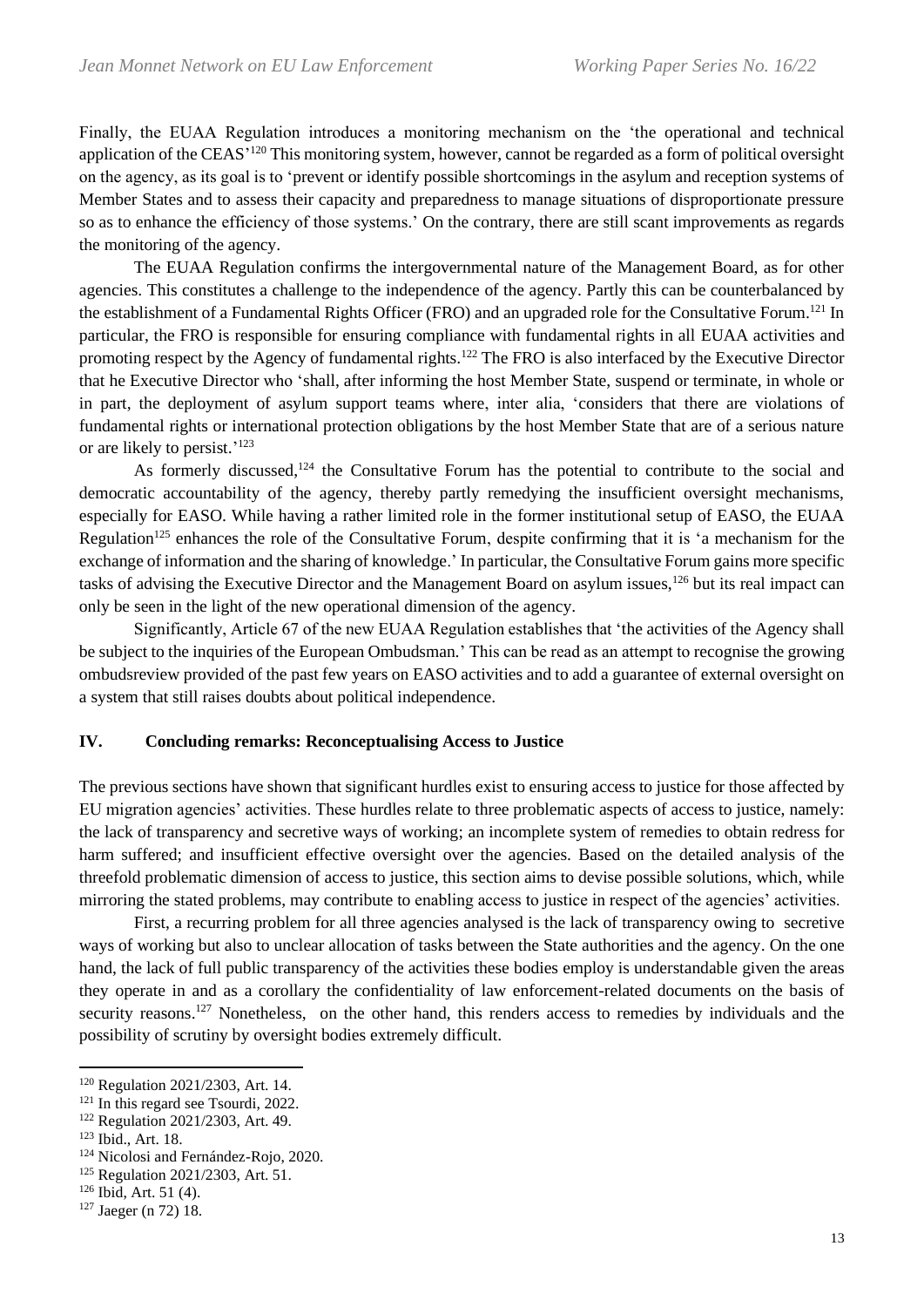In order to improve transparency and decrease the risk of agencies stretching their legal powers, it is crucial to use the Operational Plans to better circumscribe their legal mandates, tasks, and activities, especially when it comes to operational and external activities performed in practice, given the more fundamental rights sensitive nature of these actions. Furthermore, the agencies should take on a proactive stance when it comes to access to information. Data subjects, for example, should be informed about their data having been exchanged, so as to be able to effectuate data protection rights. Again, this is all the more true for international data exchanges, given the potential augmented risks of countries that are not bound by EU data protection law.

Finally, the need to ensure more transparency ensues from the right to a good administration, enshrined in Article 41 of the EU Charter. This provision establishes that, despite the necessary 'legitimate interests of confidentiality and of professional and business secrecy', every person, including third country nationals, should have full access to all documents and files concerning their dossier. Additionally, the same provision establishes the obligation for any administration 'to give reasons for its decisions.' This also requires a clear allocation of tasks for the individuals to know which authority they have been interfacing themselves with.

Second, whereas significant advances were made over the last few years in terms of fundamental rights safeguards and complaint mechanisms for individuals who suffered harm from the agencies' actions, substantial shortcomings pertain, leaving the system of remedies incomplete and rather asymmetrical in that the three migration agencies show substantial differences as to the design of the complaint mechanisms, ranging from a more sophisticated one within Frontex to more rudimentary forms within the EUAA and Europol. Significant improvements are, nevertheless, necessary in terms of the effectiveness of these individual complaint mechanisms. While the European Ombudsman has stressed that in the case of Frontex the mechanism, regulated by Article 111 of the Regulation, has partly become more accessible,<sup>128</sup> there is the need to embed more safeguards. The system, in fact, cannot be regarded as an effective remedy in the light of Article 47 of the EU Charter and, despite its potential, it still procedurally lacks adequate follow-up and redress. These elements are crucial to enhance access to justice and possibly remedy the inherent limits of the existing EU judicial remedies. In this connection, it is worth stressing that there are limited chances for migrants as to the admissibility of their claims before the Court of Justice, as illustrated by the recent order by the EU General Court in *SS and ST*. 129 Moreover, as explained above, a better approach to transparency leading to a clear demarcation of competences between EU agencies and national authorities can provide more secure avenues for access to justice in terms of access to judicial remedies at the national level.

Ultimately, as regards the lack of effective oversight, the investigation into the EU migration agencies' set-up illustrates existing problems due to the lack of fully independent, accessible, and effective monitoring bodies. It is pivotal that these bodies be guarded against pressure and influence from the agencies, their Directors and Boards – both *de iure* and *de facto*. <sup>130</sup> Continuous efforts should, therefore, be made to ensure the full independence of the FRO, which is still a part of Frontex's institutional structure. Moreover, external actors, such as the European Ombudsman, should play a more prominent and active role in the ongoing monitoring of EU migration agencies' fundamental rights compliance.<sup>131</sup> Finally, as has been mentioned above, that the operational and at times 'factual' nature of the migration agencies' activities does not lend itself well for judicial review by the CJEU. Until this Court does away with its strict criteria as to these matters, it might be best to focus on improving agency-specific complaints mechanisms, external monitoring and correction possibilities, and the access to national Member State or third country courts. In order for these alternatives to be effective, information on what, how, and when, agencies have performed a certain activity, and to what extent their action has led to the infringement in question, will be indispensable.

Judicial oversight of the EU migration agencies is challenging, but it is worth emphasising that political oversight may have a strong potential to ensure accountability. In spite of EU institutions on some occasions

<sup>128</sup> European Ombudsman, Decision in Case OI/5/2020/MHZ.

<sup>129</sup> Case T-282/21, *SS and ST v European Border and Coast Guard Agency*, Order of the General Court (Ninth Chamber) of 7 April 2022.

<sup>130</sup> Jaeger (n 72) 14.

<sup>131</sup> Jaeger (n 72) 40.